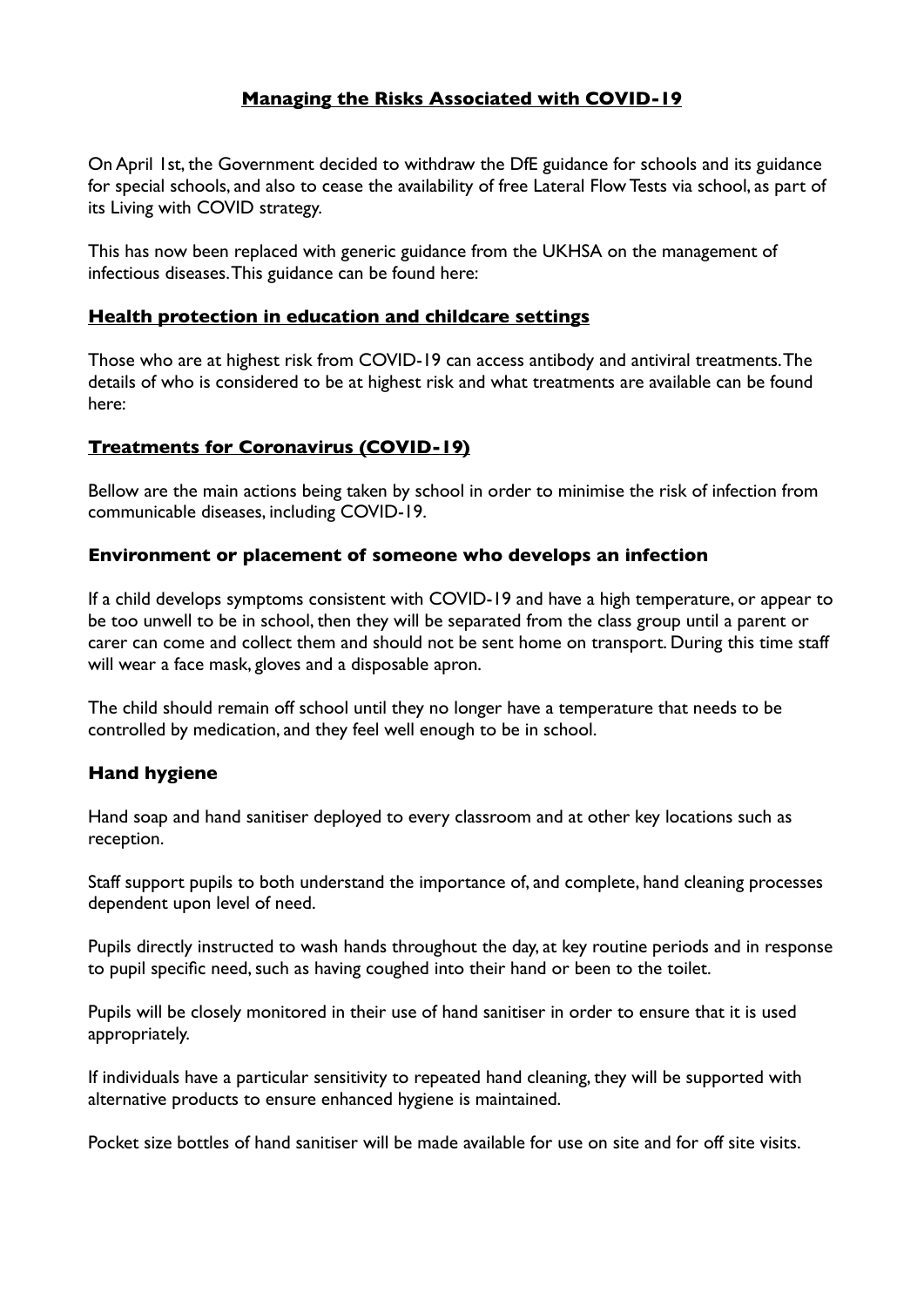# **Respiratory and cough hygiene**

Tissues located in all classrooms and other key locations. Bins to be emptied daily as minimum, but more frequently if there are high levels of use.

Signage in place to promote enhanced hygiene.

Pedal bins deployed to all classrooms and main shared areas.

Staff support pupils to both understand the importance of, and complete, good respiratory hygiene dependent upon level of need.

Pupils directly instructed to use tissues in response to pupil specific need, such as having coughed or sneezed. This will be supported by highlighting the importance of hand hygiene.

If pupils develop a desire to spit uncontrollably or use saliva as a sensory stimulant then a risk assessment will be put in place to determine whether any further mitigations are necessary.

Anti-Bac sprays and wipes are located in all classrooms and key locations for frequent through day use.

### **Personal protective equipment**

Staff will use routine PPE as usual. Where appropriate, this will be supplemented by single use Fluid Resistant face masks and/or visor for feeding (e.g. tube feeding), personal, behavioural or medical care that requires sustained close contact or involves pupils with poor saliva control or who are likely to spit.

If a member of staff has symptoms of a respiratory infection but does not have a temperature and feels generally well enough to be in school, they will be requested to wear a FFP3 mask for close contact activity.

If a member of staff is feeling generally unwell, but is well enough to be in work, then they will be welcome to wear a FFP3 mask should they deem it appropriate to do so.

If a child develops symptoms consistent with COVID-19 and have a high temperature, or appear to be too unwell to be in school, then they will be separated from the class group until a parent or carer can come and collect them and should not be sent home on transport. During this time staff will wear a face mask, gloves and a disposable apron.

Staff will be requested to familiarise themselves with the information in the document "Donning and Doffing Standard Personal Protective Equipment (PPE)".

PPE associated with contact with a symptomatic pupil or member of staff should to be disposed of by placing it in a plastic clinical waste bag and sealed by tying the top. This should then be placed in one of the clinical waste bins located around the school.

## **Safe management of the environment**

Anti-Bac sprays and wipes are located in all classrooms and key locations for frequent through day use.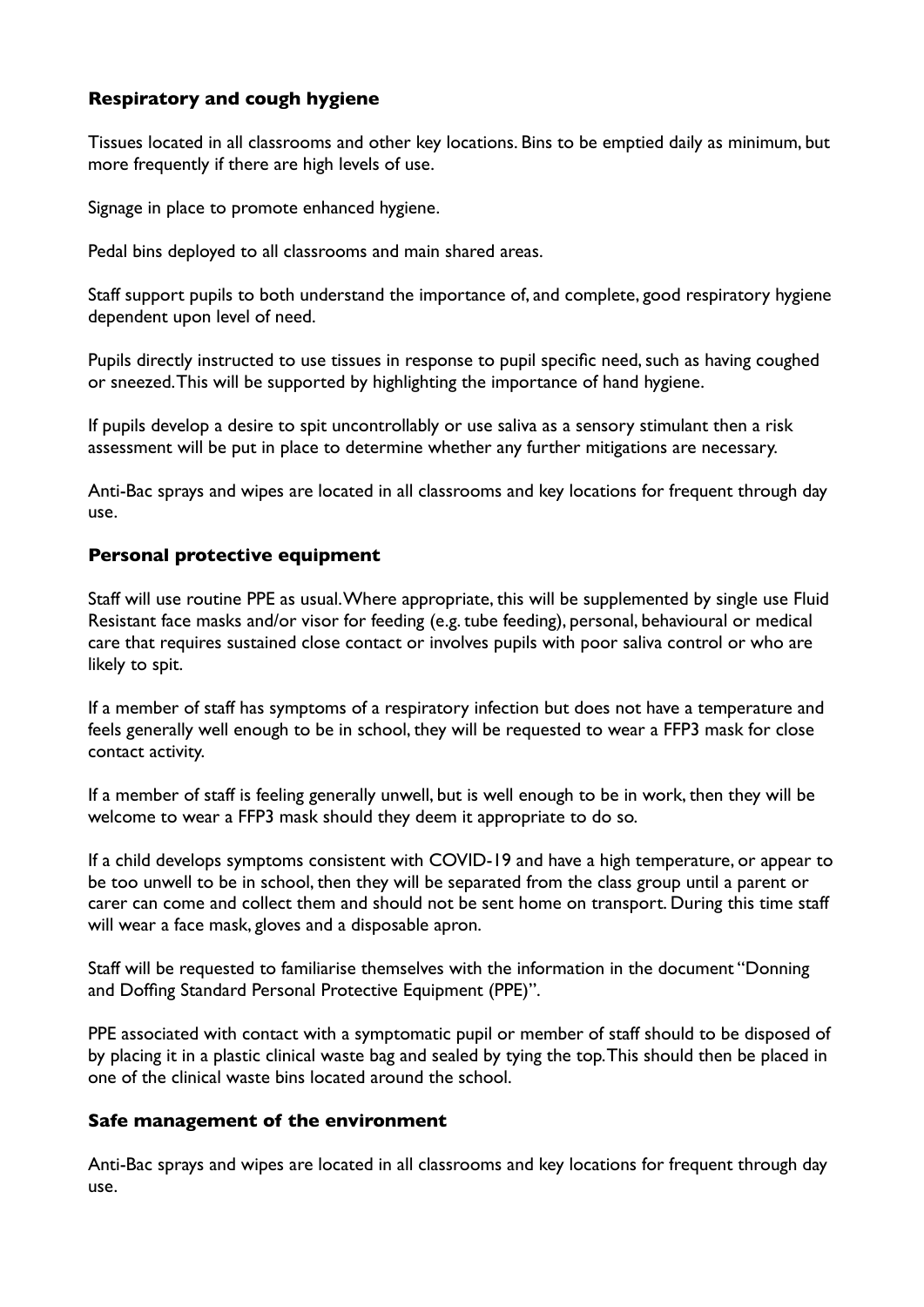All classrooms and in-use areas cleaned daily by contract cleaners.

Frequently touched surfaces, equipment, chairs and tables within shared spaces will be cleaned by the classroom staff both before and after use by different classes.

Emphasis has been placed on the need for staff and contract cleaners to complete additional cleaning of frequently touched areas such as handles and hand rails.

Communal doors, particularly those with high frequency use such as toilet doors, and those with numeric door locks to be cleaned with anti-bac wipes before and after use, wherever this is appropriate and possible.

Classroom staff to clean toilet surfaces and handles between use by different groups of pupils. This is reinforced with appropriate signage.

Staff are requested to keep windows and doors open where possible in order to maximise the flow of fresh air. Where this is not possible windows and doors should be opened during periods of non-occupancy in order to flush the room with fresh air.

CO2 monitors are in use and adjustments are made to ventilation when the need is indicated, such as when the level reaches more than 1000ppm.

Additional portable heaters have been procured and to be deployed where necessary to maintain a comfortable room temperature.

Internal doors are kept open where possible in order to maximise the flow of air around the building.

Shared spaces should have windows and doors opened between uses by different classes in order to flush with fresh air.

Fans will be deployed in to classrooms on a permanent basis to enhance airflow.

Air purifiers have been located where ventilation is poor and cannot be easily improved.

#### **Safe management of equipment**

Staff will be advised to minimise the storage of resources and equipment within the classroom in order to maximise available floor space and circulation space.

Children will be encouraged not to bring things in from home, unless they have a specific, emotional, behavioural, therapeutic or educational purpose for either an individual child or children within the group.

Outside equipment should be wiped or sprayed with anti-bac spray prior to use and between use by children from different class groups, even when within the same bubble, wherever this is appropriate and possible.

Equipment that has been used should also be sprayed or wiped at the end of the school day.